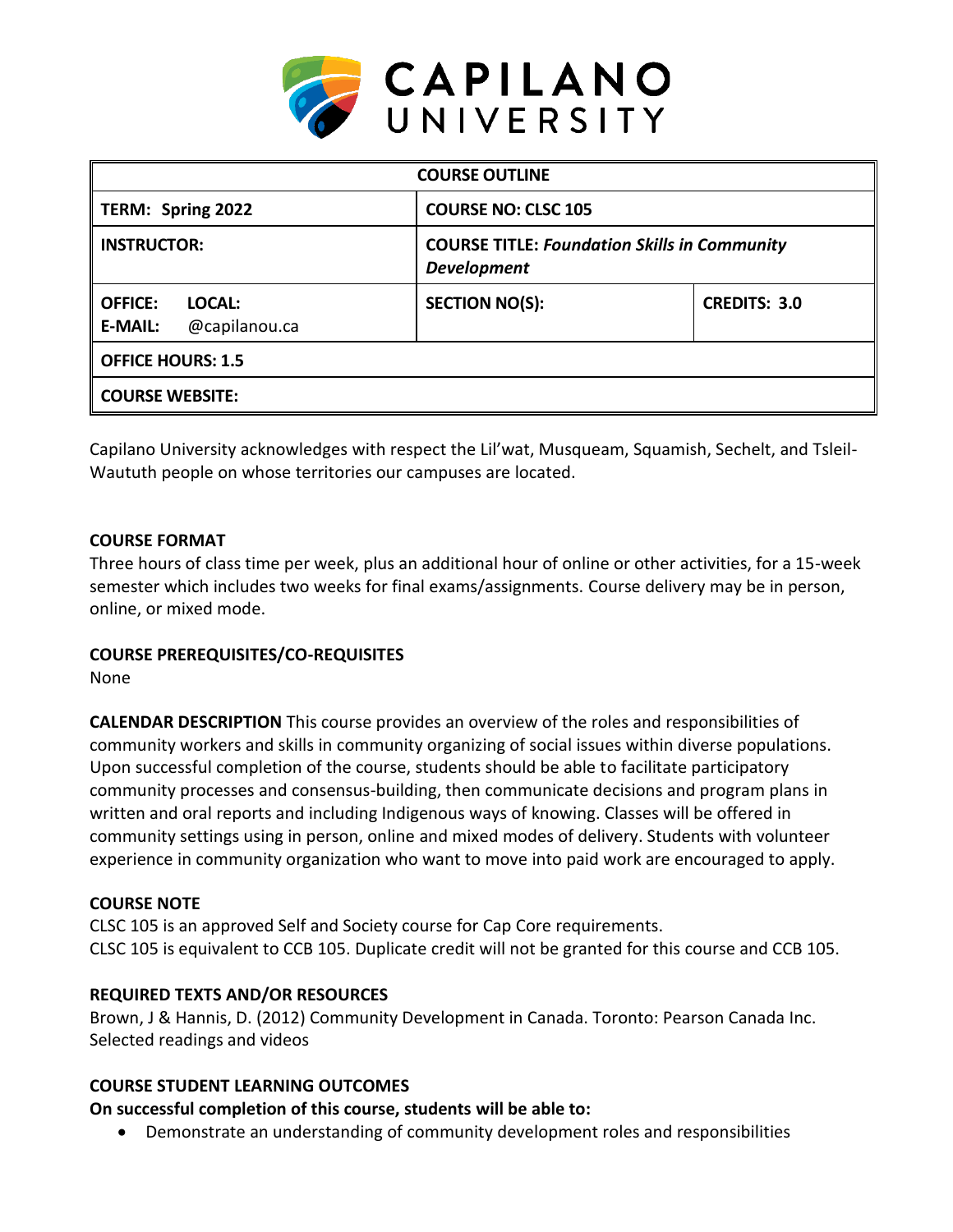- Demonstrate skills in community organizing on selected social issues
- Facilitate participatory community processes
- Understand consensus building models and be able to apply the techniques
- Demonstrate an ability to communicate community decisions and program plans in written reports

### **Students who complete this Self and Society course will be able to do the following:**

- Identify potential root causes of local/global problems and how they affect local/global cultures, economies, politics, and policies.identify community assets
- Assess and evaluate individual and collective responsibilities within a diverse and interconnected global society.
- Apply concepts of sustainable development to address sustainability challenges in a global context.
- Explain how contexts (e.g. cultural, historical, colonial, economic,technological) shape identity formation and social structures.

### **COURSE CONTENT**

Skills such as active listening, decision-making, clear communication and conflict resolution are vital for community workers. Building strong and diverse community organizations and networks requires an understanding of socio-economic differences, cultural backgrounds, racial experiences, and gender identities. Recognizing that community development often occurs in conflicted environments, this course focuses on understanding the dynamics of diversity and the importance of consensus building at all levels of community work. This course introduces students to key organizing and planning skills in a practical and engaging way, providing them with an opportunity to learn key principles and develop individual skills in implementing them. Indigenous pedagogy will be integrated throughout the course. Learning will be experiential, and will require observation, participation and self-direction. On completion of this course, students will have experience in taking a community process from the organizing stage through to the completion of a written report. The course emphasizes selfawareness and will expect each student, in consultation with the course instructor, to develop a personal plan for improving their ability to support and facilitate community consensus.

|             | Week | <b>Topic</b>                                                         |
|-------------|------|----------------------------------------------------------------------|
|             |      | Introductions and welcome. Course overview. Self-care<br>assessment. |
|             |      | Fostering leadership. Inclusive community organizing.                |
| Definitions |      | Communication                                                        |
|             |      | Facilitation for inclusion                                           |
|             |      | Community partnerships                                               |
| Tools       | 6    | Decision making and working with conflict                            |
|             |      | Running effective meetings                                           |
|             |      | Community research                                                   |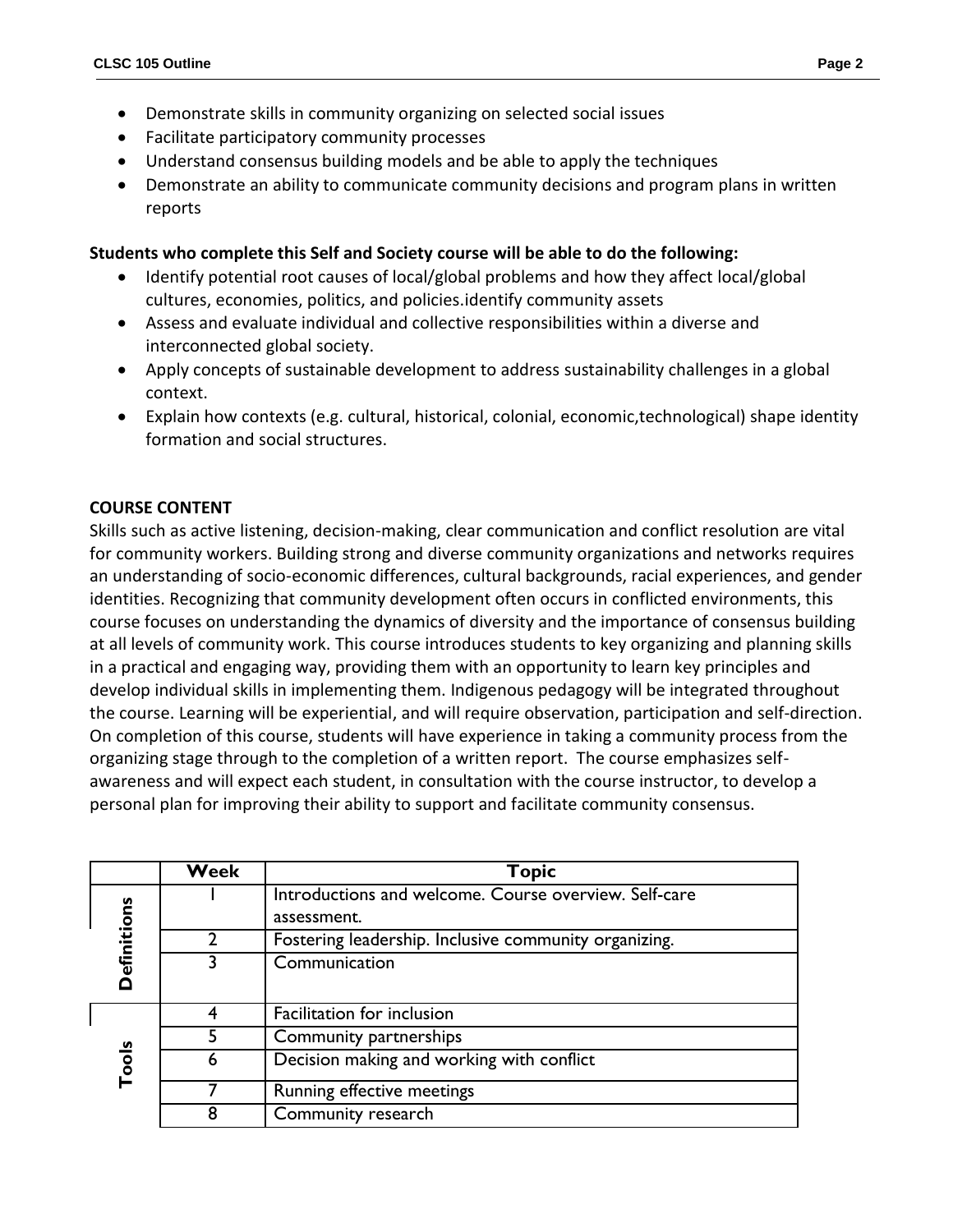|                 | Week | <b>Topic</b>               |  |
|-----------------|------|----------------------------|--|
|                 | q    | Class challenge (project)  |  |
|                 | 10   | Outcomes based planning I  |  |
| Studies<br>Case |      | Outcomes based planning 11 |  |
|                 |      | Proposal writing I         |  |
|                 | ا ?  | Monitoring outcomes        |  |
|                 | 14   | Final exam period          |  |
|                 | 15   | Final exam period          |  |

#### **EVALUATION PROFILE**

| Participation/Attendance   | 10%  |
|----------------------------|------|
| <b>Individual Projects</b> | 35%  |
| Quizzes                    | 35%  |
| Personal Plan              | 20%  |
| Total                      | 100% |
|                            |      |

Participation will be evaluated based on class discussions and/or use of discussion boards. Assignments include quizzes, an individual project which requires the effective demonstration of a key organizing skill, and a personal plan for continuing development of communication skills throughout the CCB program.

#### **Grading Profile**

| $A+ = 90-100$             | $B+ = 77-79$   | $ C+ = 67-69 $ | $D = 50-59$ |
|---------------------------|----------------|----------------|-------------|
| $A = 85-89$               | $= 73-76$<br>B | $= 63-66$      | $F = 0-49$  |
| $= 80-84$<br>$^{\circ}$ A | $= 70-72$<br>B | $= 60-62$      |             |

#### **Incomplete Grades**

Incomplete grades will only be given with special permission.

#### **Late Assignments**

Late assignments will only be accepted with the advance approval of the instructor.

### **Missed Exams/Quizzes/Labs etc.**

There are no exams in this course. Make-up quizzes are given at the discretion of the instructor.

#### **Attendance**

Students are expected to attend all classes and associated activities.

#### **English Usage**

Students are expected to proofread all written work for any grammatical or spelling errors. Instructors may deduct marks for incorrect grammar and spelling in written assignments. There is an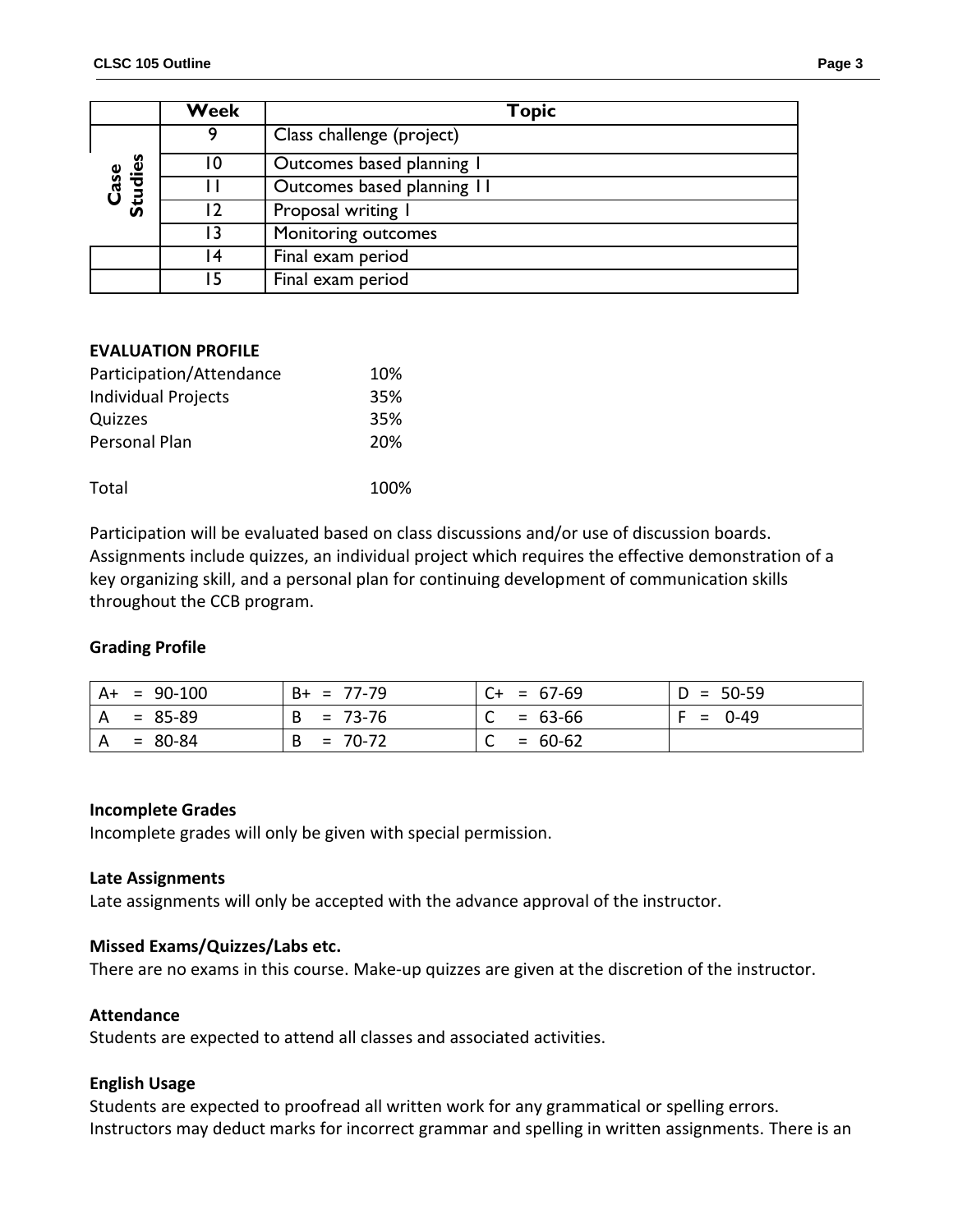English language requirement for this course. All take-home work must be typed and be presented in a professional manner.

## **Electronic Devices**

Students may use electronic devices during class, as needed for class work.

**On-line Communication** Outside of the classroom, instructors will (if necessary) communicate with students using either their official Capilano University email, eLearn or a social media platform decided on by the cohort. Official communication between Capilano University and students is delivered to students' Capilano University email addresses only.

# **UNIVERSITY OPERATIONAL DETAILS**

### **Tools for Success**

Many services are available to support student success for Capilano University students. A central navigation point for all services can be found at:<https://www.capilanou.ca/student-life/>

# **Capilano University Security: download the [CapU Mobile Safety App](https://www.capilanou.ca/student-life/support--wellness/safety--security/capu-safe-app/)**

### **Policy Statement (S2009-06)**

Capilano University has policies on Academic Appeals (including appeal of final grade), Student Conduct, Academic Integrity, Academic Probation and other educational issues. These and other policies are available on the University website.

### **Academic Integrity (S2017-05)**

Any instance of academic dishonesty or breach of the standards of academic integrity is serious and students will be held accountable for their actions, whether acting alone or in a group. See policy and procedures S2017-05 Academic Integrity for more information: [https://www.capilanou.ca/about](https://www.capilanou.ca/about-capu/governance/policies/)[capu/governance/policies/](https://www.capilanou.ca/about-capu/governance/policies/)

Violations of academic integrity, including dishonesty in assignments, examinations, or other academic performances, are prohibited and will be handled in accordance with the Student Academic Integrity Procedures.

**Academic dishonesty** is any act that breaches one or more of the principles of academic integrity. Acts of academic dishonesty may include but are not limited to the following types:

**Cheating**: Using or providing unauthorized aids, assistance or materials while preparing or completing assessments, or when completing practical work (in clinical, practicum, or lab settings), including but not limited to the following:

- Copying or attempting to copy the work of another during an assessment;
- Communicating work to another student during an examination;
- Using unauthorized aids, notes, or electronic devices or means during an examination;
- Unauthorized possession of an assessment or answer key; and/or,
- Submitting of a substantially similar assessment by two or more students, except in the case where such submission is specifically authorized by the instructor.